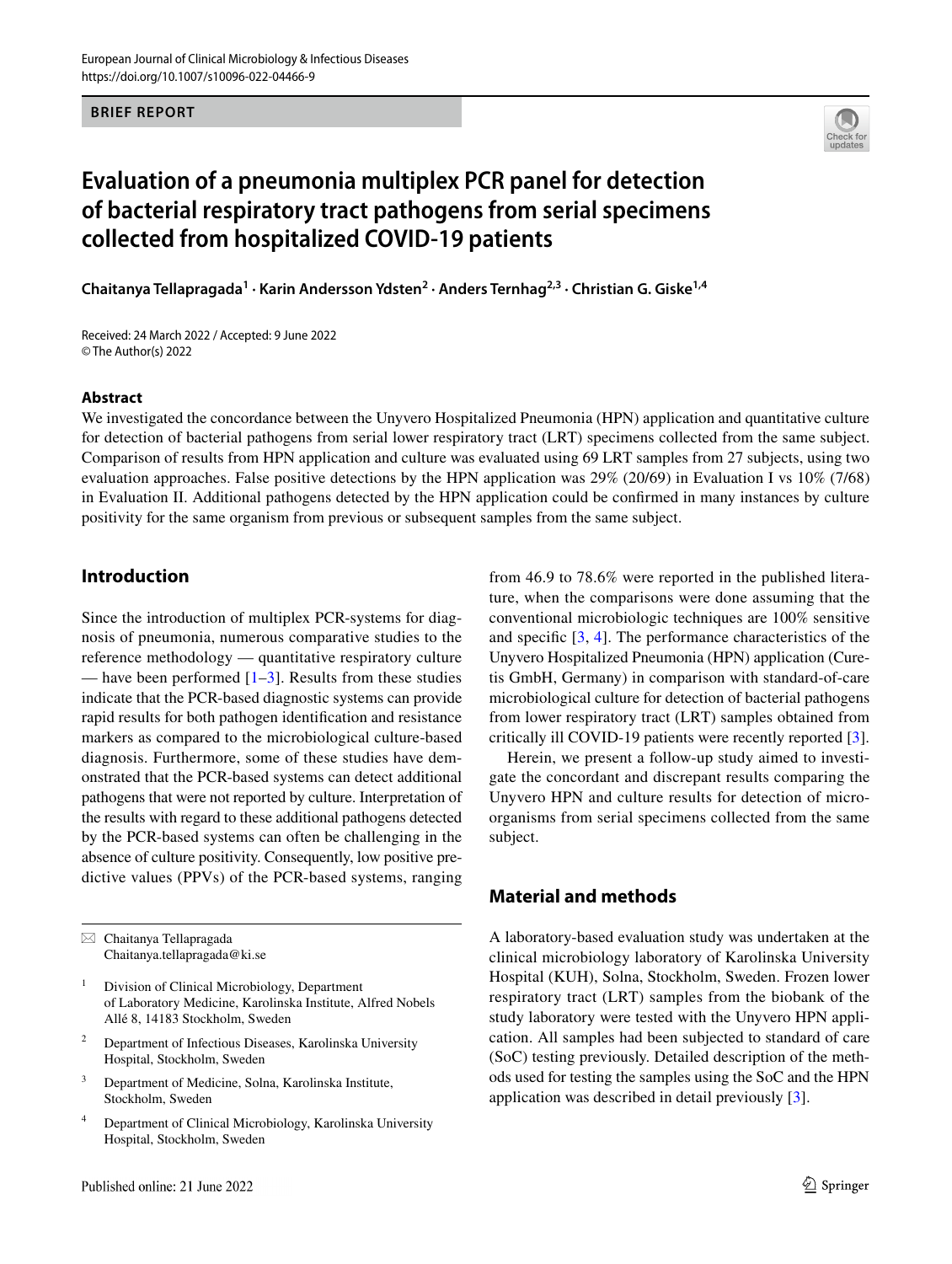### **Clinical samples and data**

Samples for the present evaluation were selected from the laboratory information system (LIS) for patients who met the following criteria: (1) samples were obtained from subjects admitted in the intensive care unit with COVID-19, (2) samples were collected from adult patients, (3) at least two or more samples collected on separate days were available from an individual subject, and (4) samples from patients with at least one episode of culture positivity for an HPN panel organism. Sample types, sample collection dates, and microbiology culture fndings of the study samples and baseline demographic data of the study subjects were retrospectively collected from the LIS. Clinical data of the study subjects were retrospectively collected from electronic health records by the study physicians.

# **Defnitions used for interpretation of the HPN application results**

**Full concordance (FC)** Full concordance was considered when the results from the HPN application were identical for the presence/absence of one or more pathogens by SoC: samples with  $SoC+/HPN+$  or  $SoC-/HPN$  – for a given pathogen; normal microbiota on SoC/HPN – ; only off-panel pathogen SoC+/ HPN−.

**Concordance by correlation (CC)** Concordance by correlation was considered when HPN application was positive for a pathogen that was negative by SoC from the same sample but was positive by culture in a previous or a subsequent sample from the same patient within  $\pm$  7 days.

**Partial concordance (PC)** Partial concordance was considered when HPN application detected the same pathogens that were detected by SoC plus additional pathogen(s) that were not detected by SoC and failed achieving concordance by correlation.

**Discordance (***D***)** Discordance was considered when an onpanel pathogen was culture positive but was not detected by the HPN application (SoC+/HPN−). Discordant results were also considered when a sample had only one pathogen detected by the HPN application but was not detected by SoC (SoC−/HPN+).

**Concordance and discordance (***C***/***D***)** There were samples that were positive for more than one pathogen by HPN application but were not detected by SoC. One pathogen was concordant by correlation by culture in a previous or a subsequent sample from the same patient with in $\pm$  7 days; the other pathogen was not detected by SoC.

#### **Data analysis**

The frst evaluation (Evaluation I) was performed in a typical manner for a comparative study where Unyvero results were compared with culture results per subject. The second evaluation (Evaluation II) explored interpretation of Unyvero false-positive results which were corroborated by culture from a diferent sample taken at a later or at an earlier time point from the same subject. In this approach, all Unyvero false positive results were considered true positives, if culture confrmed this result for any other sample (collected at an earlier or later time point) from the same subject.

# **Results**

# **Baseline characteristics of the study samples:**

Sixty-nine samples obtained from 27 subjects (15 patients with two, 9 patients with three, and three patients with four samples collected at subsequent time point per subject) were included. Collection of the frst respiratory sample for microbiological investigations before administration of an antibiotic was done in 15/27 (55.5%) subjects. Clinical characteristics of the study subjects are listed in Table S1.

# **Performance of the HPN application**

Full concordance of results from both methods was observed among 45/69 (65.2%) samples (Fig. [1](#page-2-0)). Nine of the 27 patients with 22 samples (Table S2) showed 100% fully concordant results for all samples collected. Concordance by correlation (CC) was observed among 12/69 (17.3%) samples. At least one episode of CC could be achieved in 11/27 patients (Tables [1](#page-3-0) and [2](#page-4-0)).CC could be achieved from a previous sample and a subsequent sample collected in six subjects each. Discordant results were observed among 7/69 (10%) samples. Among these,  $SoC+/HPN$  – result for a pathogen was observed among fve samples (Table [2](#page-4-0)). Among these fve samples, the HPN application failed at detecting a pathogen in four samples and misidentifed the species name in one sample (Subject 23). Among the four samples with SoC+/HPN−results, the SoC results for three samples were above the lower detection limit of the HPN application, and in one sample (sample 2 from subject 16), the culture positivity was below the detection limit of the HPN application. Discordance, in terms of SoC−/HPN+for additional pathogens was observed among two samples (sample 2 from subject 4; sample 3 from subject 23, both listed in Table [1](#page-3-0)). There were partial concordant results where the Unyvero application detected additional pathogens in 4/69 samples derived from three patients (Table [1\)](#page-3-0) in addition to the fully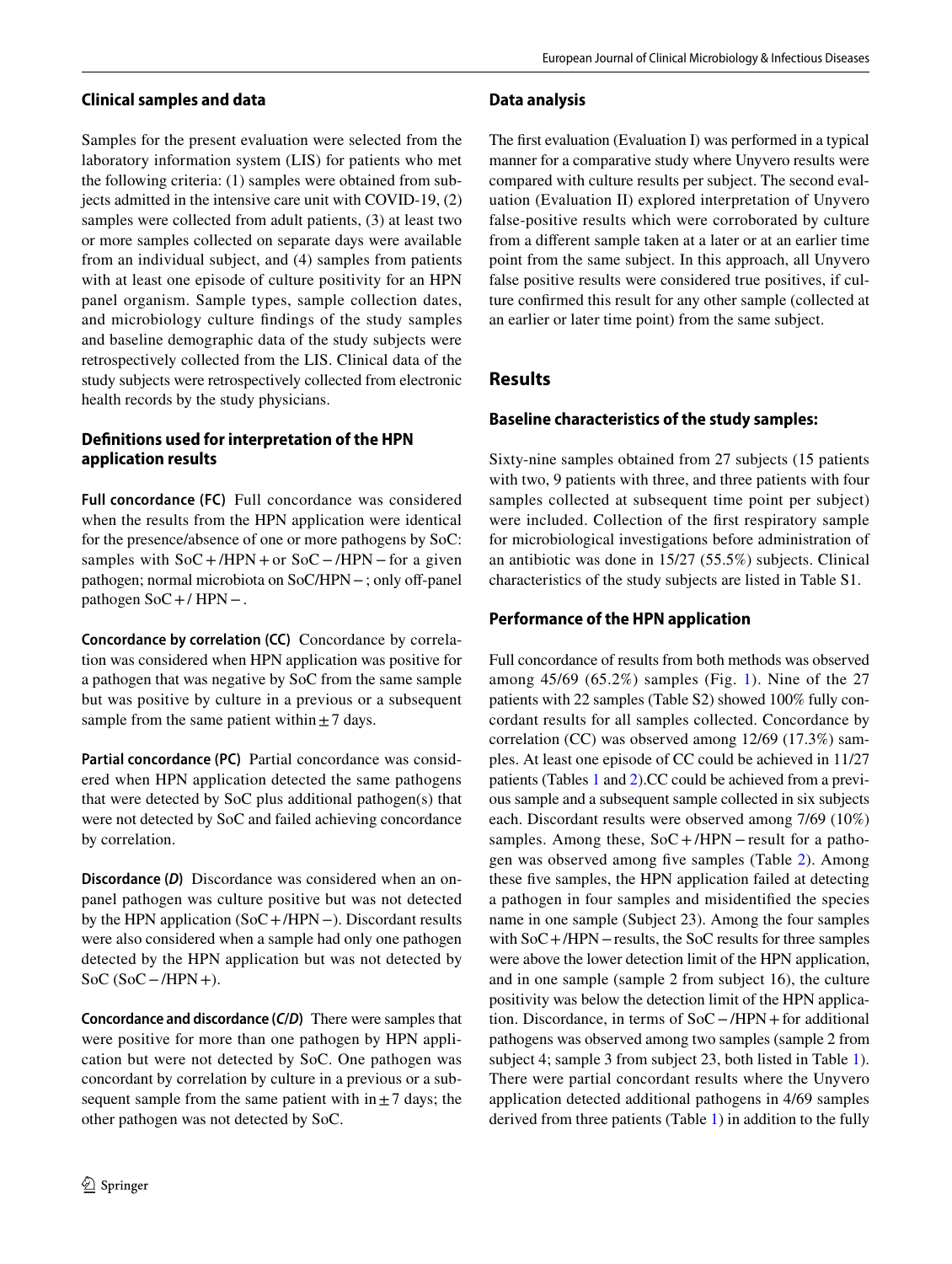<span id="page-2-0"></span>**Fig. 1** Distribution of the study samples based on their concordance and discordance with SoC results



matched pathogens. These include two *Staphylococcus aureus* and two *Serratia marcescens*. Finally, concordance and discordance (C/D) was observed in one sample (sample 1 from the subject 27, listed in Table [1](#page-3-0)).

#### **Comparison of the results from HPN application with SoC testing**

**Evaluation I** When the results from the HPN application were compared with the culture fndings per subject time point, the HPN application generated false positive results in 20/69 (29%) samples (Table [3](#page-4-1)).

**Evaluation II** When the results from the HPN application were compared with culture fndings per subject time point along with correlation with a previous or a subsequent culture fnding, false positive results were observed in 7/68 (10%) samples (Table [4](#page-4-2)).

#### **Discussion**

In this study, the false positive results generated from the Unyvero HPN application could be reduced from 29 to 10% by correlating with the culture fndings from a previous or a later respiratory sample. Detection of additional pathogens from a given respiratory sample using rapid molecular diagnostic tests has been a consistent observation in several studies when the results from these tests were directly compared with the culture fndings [\[5](#page-5-3), [6](#page-5-4)], and the approach to use  $a \pm 7$ -day time-window, as in the present study, could be a rational way to validate new diagnostic tests.

At least one additional pathogen was detected from 20/69 (29%) of the samples tested, and the additional pathogens detected in 12/20 (60%) samples were detected by culture from a previous or a subsequent sample collected  $(\pm 7 \text{ days})$ and tested from the same subject in six samples each. This observation underscores the ability of the HPN application in detecting a potential pneumonia pathogen earlier than culture and/or very early during infection. Additional pathogens detected from some of the study samples could not be correlated with culture positivity for the same pathogen from previous or subsequent samples, and results from these tests were considered as discordant or partial concordant (Tables [1](#page-3-0) and [2\)](#page-4-0). The exact reasons for detection of additional pathogens from these samples could not be determined in the present study. However, it is possible that some of the microorganisms detected were colonizers present in low amounts below the current diagnostic thresholds for reporting. Another important factor that could have had led to additional detection (SoC −/ HPN +) for a given organism is the antibiotic exposure before sample collection. The Unyvero HPN application detected an additional pathogen from at least one sample collected from 14/27 (52%) subjects in the present study. Among these 14 subjects, 10 of them had exposure to antibiotics before the collection of samples for culture, and it is plausible that the exposure of the antibiotic had a negative infuence on the yield of the cultures from these samples.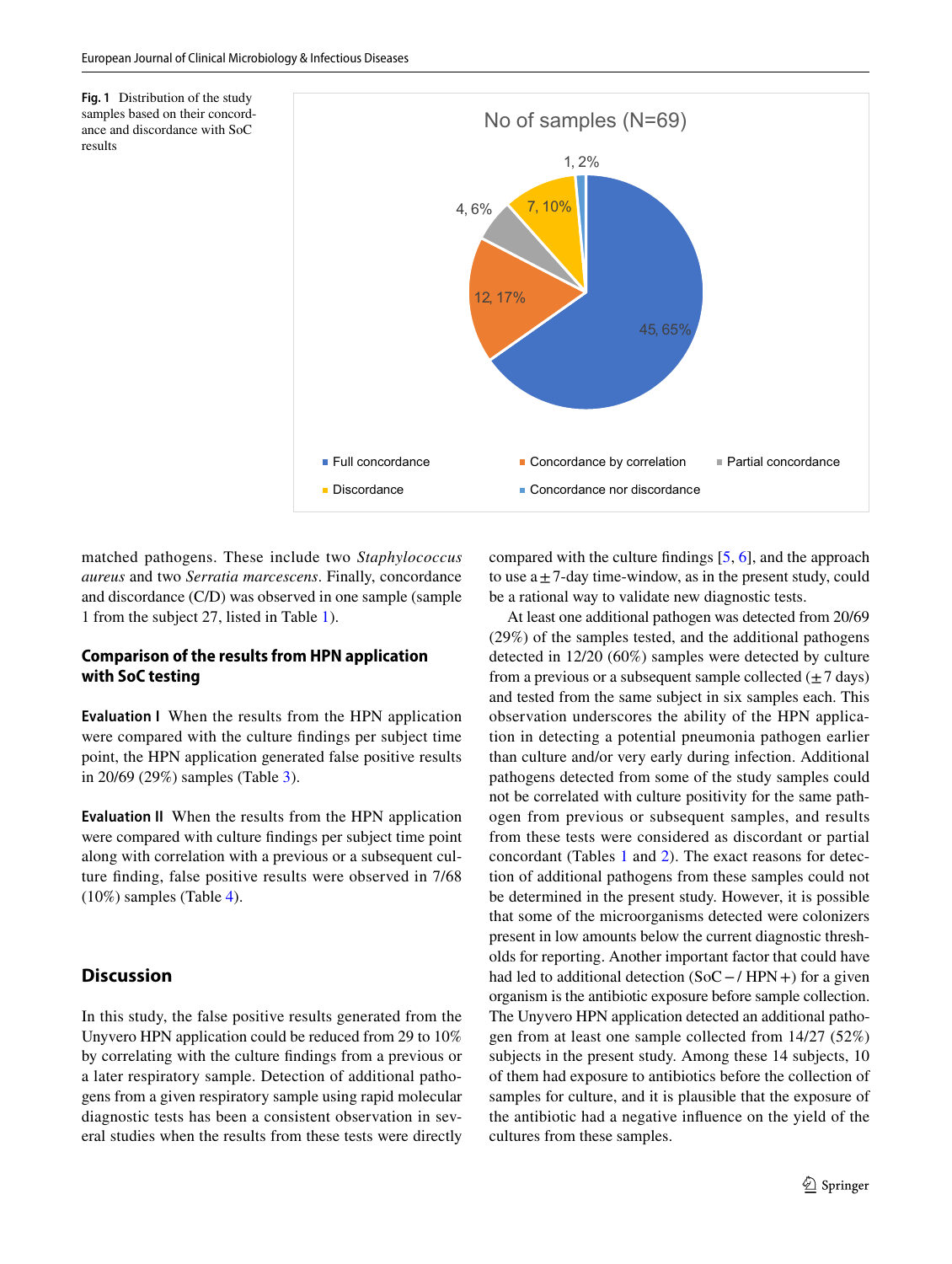<span id="page-3-0"></span>

|  |  |  |  |  |  |  | Table 1 Samples from study subjects with additional organisms detected by the Unyvero HPN application |
|--|--|--|--|--|--|--|-------------------------------------------------------------------------------------------------------|
|--|--|--|--|--|--|--|-------------------------------------------------------------------------------------------------------|

| Subject ID      | Samples  | Days between previ- SoC result<br>ous culture |                                                     | Unyvero result                                | Result<br>interpre-<br>tation |
|-----------------|----------|-----------------------------------------------|-----------------------------------------------------|-----------------------------------------------|-------------------------------|
| 3               | Sample 1 | $\overline{\phantom{0}}$                      | Stenotrophomonas maltophilia<br>Serratia marcescens | S. maltophilia; S. marcescens<br>S. aureus    | PC                            |
|                 | Sample 2 | 7                                             | S. maltophilia                                      | S. maltophilia; S. marcescens                 | $CC^c$                        |
|                 | Sample 3 | 8                                             | S. maltophilia                                      | S. maltophilia; S. marcescens                 | PC                            |
|                 | Sample 4 | 5                                             | S. maltophilia                                      | S. maltophilia                                | FC                            |
| 4               | Sample 1 | $\overline{\phantom{0}}$                      | S. aureus                                           | S. aureus                                     | FC                            |
|                 | Sample 2 | 9                                             | Normal microbiota                                   | P. aeruginosa                                 | $D^a$                         |
| 5               | Sample 1 | $\qquad \qquad -$                             | S. aureus                                           | S. aureus; Escherichia coli                   | CC <sup>d</sup>               |
|                 | Sample 2 | 5                                             | Morganella morganii; E. coli                        | M. morganii; E. coli<br>S. aureus             | CC <sup>c</sup>               |
| 9               | Sample 1 | $\qquad \qquad -$                             | S. aureus; Klebsiella variicola                     | S. aureus; K. variicola<br>Klebsiella oxytoca | $FC^b$                        |
|                 | Sample 2 | 17                                            | P. aeruginosa                                       | P. aeruginosa; S. aureus                      | PC                            |
| 10              | Sample 1 | $\overline{\phantom{0}}$                      | Normal microbiota                                   | S. aureus                                     | CC <sup>d</sup>               |
|                 | Sample 2 | 7                                             | S. aureus                                           | S. aureus                                     | FC                            |
| 12              | Sample 1 | $\qquad \qquad -$                             | Streptococcus pneumoniae                            | S. pneumoniae                                 | FC                            |
|                 | Sample 2 | 3                                             | S. aureus; Haemophilus influenzae                   | S. aureus; H. influenzae<br>S. pneumoniae     | CC <sup>c</sup>               |
|                 | Sample 3 | 5                                             | Normal microbiota                                   | Negative                                      | FC                            |
| 14              | Sample 1 | $\qquad \qquad -$                             | Candida spp (off-panel organism)                    | Negative                                      | FC                            |
|                 | Sample 2 | 5                                             | S. marcescens                                       | S. marcescens; S. aureus                      | $CC^d$                        |
|                 | Sample 3 | 6                                             | S. marcescens; S. aureus                            | S. marcescens; S. aureus                      | FC                            |
| 19 <sup>e</sup> | Sample 1 | $\equiv$                                      | Normal microbiota                                   | K. oxytoca                                    | CC <sup>d</sup>               |
|                 | Sample 2 | 16                                            | K. oxytoca                                          | K. oxytoca                                    | FC                            |
|                 | Sample 3 | 19                                            | Normal microbiota                                   | Negative                                      | FC                            |
| 21              | Sample 1 | $\equiv$                                      | Normal microbiota                                   | Negative                                      | FC                            |
|                 | Sample 2 | $\overline{4}$                                | S. aureus                                           | S. aureus; S. marcescens                      | PC                            |
|                 | Sample 3 | 10                                            | S. aureus                                           | S. aureus                                     | FC                            |
| 23              | Sample 1 | $\overline{\phantom{0}}$                      | S. aureus                                           | S. aureus                                     | FC                            |
|                 | Sample 2 | $\mathbf{1}$                                  | Normal microbiota                                   | S. aureus                                     | CC <sup>c</sup>               |
|                 | Sample 3 | 13                                            | Normal microbiota                                   | S. aureus                                     | D                             |
| $25^{\circ}$    | Sample 1 | $\equiv$                                      | P. aeruginosa                                       | P. aeruginosa                                 | FC                            |
|                 | Sample 2 | 10                                            | Normal microbiota                                   | P. aeruginosa                                 | CC <sup>c</sup>               |
| 26              | Sample 1 | $\overline{\phantom{m}}$                      | Normal microbiota                                   | S. aureus                                     | CC <sup>d</sup>               |
|                 | Sample 2 | 5                                             | S. aureus                                           | S. aureus                                     | FC                            |
| 27              | Sample 1 | $\overline{\phantom{0}}$                      | Normal microbiota                                   | P. aeruginosa; S. aureus                      | C/D                           |
|                 | Sample 2 | 3                                             | S. aureus                                           | S. aureus                                     | FC                            |
|                 | Sample 3 | 9                                             | Normal microbiota                                   | Negative                                      | FC                            |

*FC* full concordance

a *P. aeruginosa* was detected in a urine sample 1 day before

b *K. variicola* and *K. oxytoca* probably could not be diferentiated on the culture plate due to same colony morphology

c Concordance with a previous culture

d Concordance with a subsequent culture

e Concordance with SoC results of a subsequent sample from the same patient that is not included in the present study

In conclusion, the additional pathogens detected by the Unyvero HPN application from a given LRT sample could be confrmed in many instances by culture positivity for the same microorganism from a previous or a subsequent sample obtained from the same subject.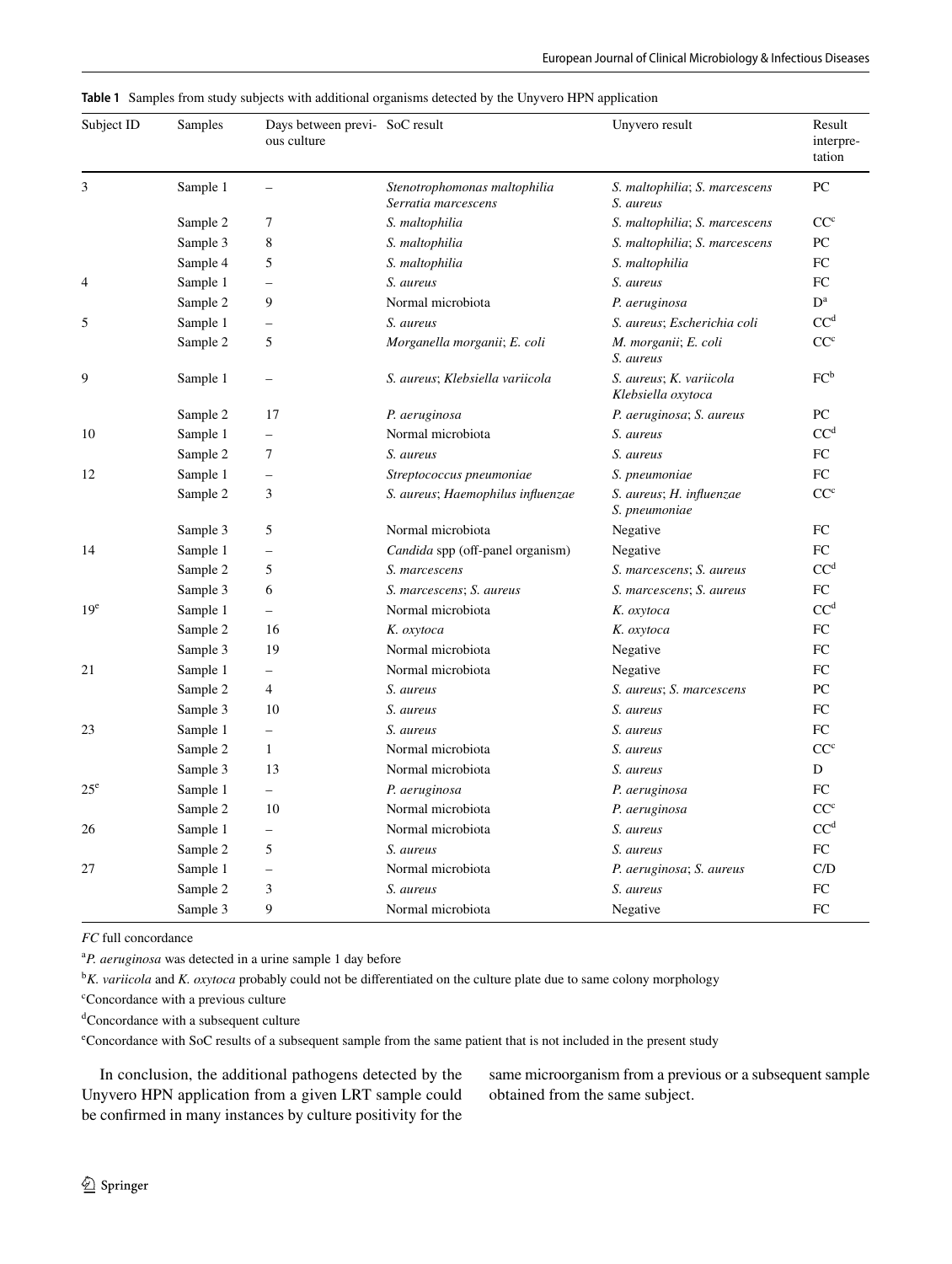<span id="page-4-0"></span>

|  |  |  |  |  |  |  |  | <b>Table 2</b> Study subjects with at least one episode of discordant results |  |
|--|--|--|--|--|--|--|--|-------------------------------------------------------------------------------|--|
|--|--|--|--|--|--|--|--|-------------------------------------------------------------------------------|--|

| Subject ID | <b>Samples</b> | Days between<br>previous culture | SoC result         | Unyvero result           | Concordance of the Unyvero result<br>with previous or subsequent culture<br>(Y/N) |
|------------|----------------|----------------------------------|--------------------|--------------------------|-----------------------------------------------------------------------------------|
| 6          | Sample 1       | $\overline{\phantom{0}}$         | Normal microbiota  | Negative                 | FC                                                                                |
|            | Sample 2       | 13                               | S. aureus          | Negative                 | D                                                                                 |
| 11         | Sample 1       |                                  | Normal microbiota  | K. variicola; K. oxytoca | $CC^{**1}$                                                                        |
|            | Sample 2       | 3                                | K. oxytoca         | Negative                 | D                                                                                 |
| 16#        | Sample 1       | $\overline{\phantom{0}}$         | S. aureus          | S. aureus                | FC                                                                                |
|            | Sample 2       | $\boldsymbol{0}$                 | S. aureus          | Negative                 | D                                                                                 |
|            | Sample 3       | 8                                | Normal microbiota  | S. aureus                | $CC^*$                                                                            |
|            | Sample 4       | 7                                | Normal microbiota  | Negative                 | FC                                                                                |
| 18         | Sample 1       | $\overline{\phantom{0}}$         | S. aureus          | Negative                 | D                                                                                 |
|            | Sample 2       | 8                                | Normal microbiota  | Negative                 | FC                                                                                |
|            | Sample 3       | 1                                | Normal microbiota  | Negative                 | FC                                                                                |
| 22         | Sample 1       | -                                | Normal microbiota  | Negative                 | FC                                                                                |
|            | Sample 2       | 7                                | Citrobacter koseri | Citrobacter freundii     | D                                                                                 |

\* Concordance with a previous culture

# Concordance with SoC results of a sample that is not included in the present study, but from the patient chart

<sup>1</sup> K. variicola and K. oxytoca probably could not be differentiated on the culture plate due to same colony morphology

<span id="page-4-1"></span>

| <b>Table 3</b> Results from both methods in $2 \times 2$ tables as individual sam- |  |  |
|------------------------------------------------------------------------------------|--|--|
| ples without correlation with prior or subsequent culture findings                 |  |  |

| Total $(N=69)$                |    | SoC Positive (31) SoC Negative (38) Total |    |
|-------------------------------|----|-------------------------------------------|----|
| <b>HPN</b><br>Positive (47)   | 27 | $20*$                                     | 47 |
| <b>HPN</b><br>Negative $(22)$ |    | 18                                        | 22 |
| Total                         | 31 | 38                                        | 69 |

\* 9 of 20 FP had one additional pathogen by Unyvero and one or more concordant pathogens by both methods

<span id="page-4-2"></span>**Table 4** Results from both methods in 2×2 tables as paired samples with correlation with prior or subsequent culture fndings

|                               |    | SoC Positive (43) SoC Negative (25) Total |     |
|-------------------------------|----|-------------------------------------------|-----|
| <b>HPN</b><br>Positive $(46)$ | 39 | $7**$                                     | 46  |
| <b>HPN</b><br>Negative $(22)$ |    | 18                                        | 22  |
| Total                         | 31 | 38                                        | 68* |

\* One sample with neither concordance nor discordance results were excluded, thus 68 samples

\*\*4 of 7 FP had one additional pathogen by Unyvero and one or more concordant pathogens by both methods

**Supplementary Information** The online version contains supplementary material available at<https://doi.org/10.1007/s10096-022-04466-9>. **Acknowledgements** The authors thank Curetis, Germany GmbH, for kindly providing the HPN cartridges for the present evaluation.

**Funding** Open access funding provided by Karolinska Institute.

**Data availability** All relevant data are available in the manuscript.

#### **Declarations**

**Ethics approval** Ethical permit was obtained from the Swedish Ethics Review Authority (Ref No:2020–04999).

**Consent to participate** Not applicable.

**Consent for publication** Not applicable.

**Conflict of interest** The authors declare no competing interests.

**Open Access** This article is licensed under a Creative Commons Attribution 4.0 International License, which permits use, sharing, adaptation, distribution and reproduction in any medium or format, as long as you give appropriate credit to the original author(s) and the source, provide a link to the Creative Commons licence, and indicate if changes were made. The images or other third party material in this article are included in the article's Creative Commons licence, unless indicated otherwise in a credit line to the material. If material is not included in the article's Creative Commons licence and your intended use is not permitted by statutory regulation or exceeds the permitted use, you will need to obtain permission directly from the copyright holder. To view a copy of this licence, visit<http://creativecommons.org/licenses/by/4.0/>.